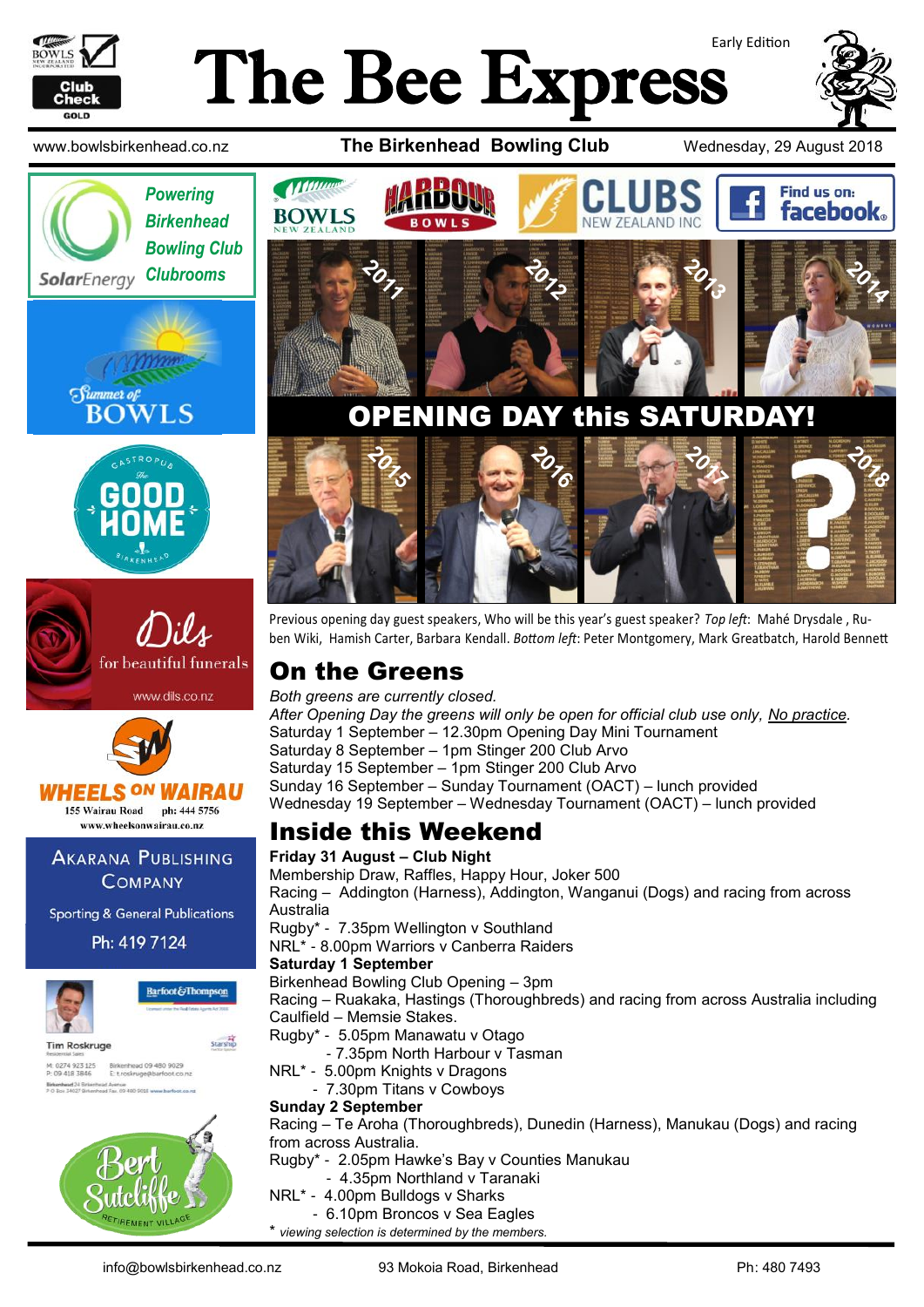

180 Mokoia Road, Birkenhead Open: Mon - Sun 7.00am - 10.00pm













### **Birkenhead Licensing Trust** Investing in our community



### SKY SURVIVOR FINALS \$500 Picks close 6.30pm Thursday 6 September

### Three More Sleeps

Not long to go and we kick off the summer bowling season. This Saturday 1 September Birkenhead opens for the 2018-19 summer season, our  $76<sup>th</sup>$  year.

The day starts off at 12.30pm with our Opening Day Mini Tournament, Single Entry - Open to full members, entry is free, names in by 12.15pm.

The Formal part of the afternoon starts at 3pm with speeches, guest speaker, opening of the green, followed by a selection of finger foods for everyone's enjoyment.

*Dress: Full Members: Club Uniform or bowling attire where appropriate. Partners and Social Members: smart casual.*

### The Last and First

Today Wednesday is the last Membership Draw utilising the 2017-18 season membership numbers.

Friday 31 August will be the first Membership Draw to utilise the new 2018-19 season membership numbers.

### Three Hundredth

The club's membership for the 2018-19 season reached an impressive 300 members last Friday, with Karen Prince joining the social ranks. The Club's social membership has significantly contributed to this figure recently. Number 299 was Brian Wilson re-joining the Club after playing out of Browns Bay for several years. Number 301 was Sean Munro, brother of Stacy. Sean has joined the 1<sup>st</sup> year bowling ranks. Welcome Brian, Karen and Sean.



Our three hundredth member for the 2018-19 season, Karen Prince (our Club Parton Shane's boss)

### Pennants

Pennants starts Saturday 29 September and continues 6, 13, 27 October, 3, 10, 17, 24 November, 1 & 8 December with the finals day Sunday 9 December.

Teams to consist of club sides of nine (9) players playing: Triples – 2 Bowls – 21 ends or 2 hours 45 minutes. Men, if you're keen on playing put your name up on the white board in the club. Ladies, see Carole Fredrick.

## Sky Survivor – NRL Finals

With NRL finals coming up starting the weekend 7-9 September we have a four week only Sky Survivor running. It is not for the faint hearted!. Entry is limited to only ten, \$50 per entry (syndicates welcome), winner \$400, second \$100, no lucky draws! Similar terms and conditions as the regular season Sky Survivor, with a few exceptions, in the Grand Final you may pick a team you have already picked previously. To get a clear winner players will be required to pick their teams winning score to determine an absolute winner, There will only be one survivor, pick the winning team then closest to the winning teams points then closest to the losing teams points. If you're keen, put your name on the respective list under the TAB screens and give your entry money to John Hindmarch First round (Qualifying/Elimination Finals) selections closes 6.30pm Thursday 6 September Selections and scores to be made and in the Sky Survivor Box at the bar by 6.30pm the Thursday prior to the round commencing.

## Pay by Saturday and Save

To qualify for any discounted Membership Subscription, were applicable, subscriptions are to be paid on or before Saturday 1 September 2018. To play in Bowls North Harbour Centre 2–4–2 Mixed Pairs, Ivan Kostanich Memorial Men's Premier Open Singles and Auckland Bowls Women's Premier Open Singles you are required to be a financial member for the 2018-19 season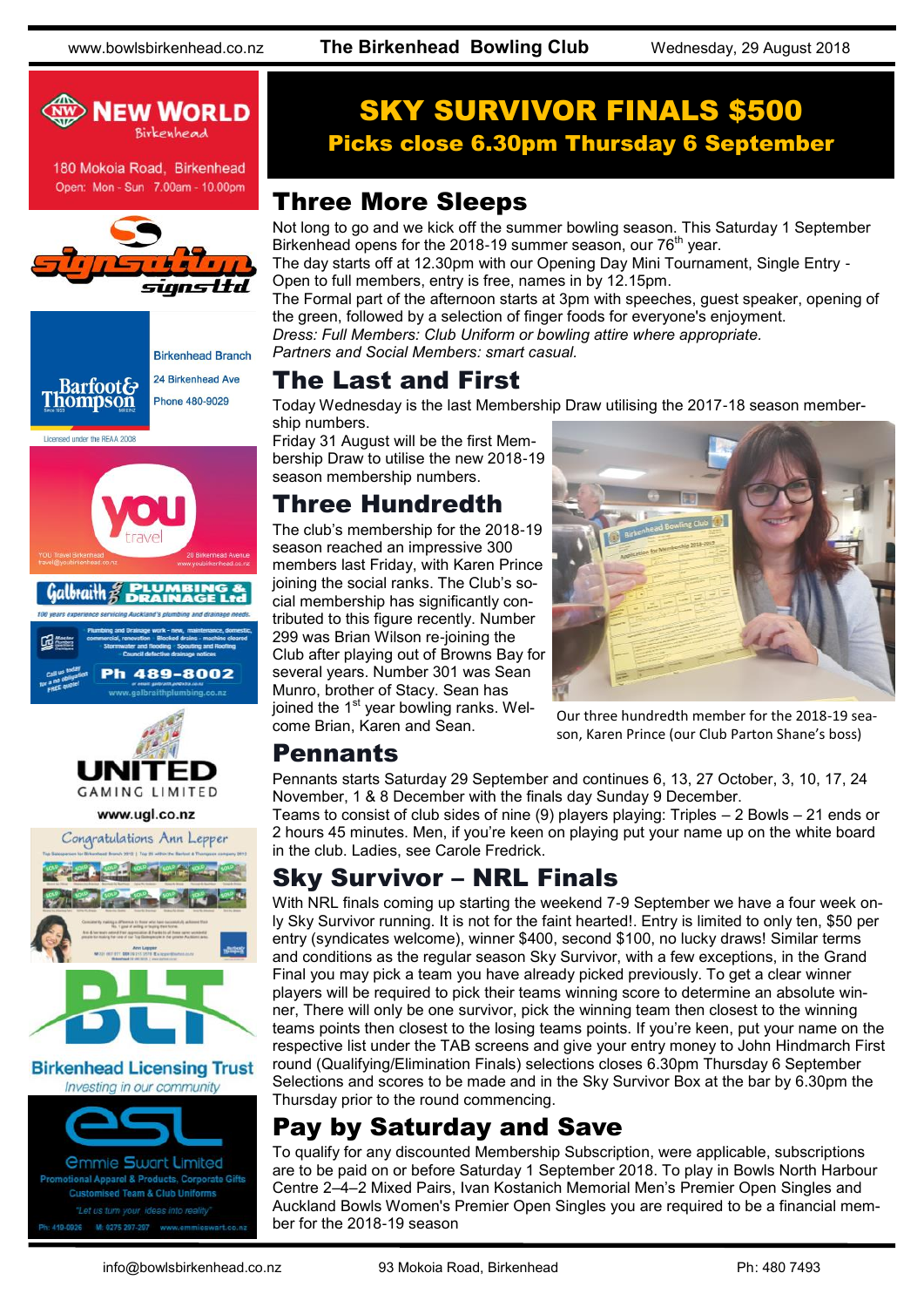PRODUCTS Ph: 09 444 1567

Design & Manufacture **High Quality Durable** Whiteboards Noticeboards **Educational Furniture** Over 25 years New Zealand made www.3dproducts.co.nz



### www.e-move.co.nz



**ASBESTOS MANAGEMENT PLANS** 



BIRKENHEAD Recreation Drive PH: 418 2424

Proudly Supporting Bowls Birkenhead , birkenheadraa.com



www.dils.co.nz



**VHEELS ON WAIRAU** 

155 Wairau Road ph: 444 5756 www.wheelsonwairau.co.nz

**AKARANA PUBLISHING COMPANY** 

**Sporting & General Publications** Ph: 419 7124



www.bowlsbirkenhead.co.nz **The Birkenhead Bowling Club** Wednesday, 29 August 2018

### Changes on the Bar

Not so long ago our bar prices were increased to keep up with the numerous price increases the Club had absorb over an extended period of time.

The prices aren't going up again, but there are changes on the bar and these are staff changes. Our long time barmaid Christine Burke has moved on to pastures greener and we wish her well.

In Christine's absences Emmie Swart, Carole Fredrick and Shannon Wallace will cover the shifts for the immediate future.

Everyone knows Emmie and Carole and what part both have played in the club in recent years. But not many will know Shannon.

Shannon is the daughter of club members Jo and Gary Wallace. She has recently gained her bachelor's degree in History at Auckland University and has just secured her first full time job at a law firm and the first one she applied for, Shannon is no slouch. She will continue helping out on the bar on a casual base, please make her feel welcome.

## Support The Good Home Birkenhead

The Good Home Birkenhead was robbed at gunpoint last Saturday night. Luckily everyone is safe and they were back trading Monday in time for their legendry \$15 ribs night.

We need this pub to stay open and trading well because it helps put a lot of grant money into our local community- including the Bowling Club and other sports clubs, schools and a whole host of other groups.

Please support your community pub. If you are looking for a spot to have a nice family meal out or to host a function please consider having it at your local Good Home Birkenhead



Club Partner and good friends gastropub the Good Home Birkenhead

### 86" of HD Wow!

The Club's new 86" 9 Series LG TV is up and running in high definition. It certainly has the wow factor when first entering the upstairs lounge area, there it is larger than life. The Club would like to thank very much Andrew Reeves from LG Electronics for making the purchase of this TV possible.

The first NRL game HD screened was the NRL game last Saturday afternoon and instead of the usual crush up front close to the screen most sat further back and marvelled at the both audio and visual clarity.

A TV of this calibre comes with some impressive smarts, of which we are slowly learning and many will be used for different tournaments and events. One "smart" of which we have used was wirelessly steaming live from a laptop to the TV of Birkenhead United's Chatham Cup Semi-final win over Nelson last Sunday afternoon.

The Warriors play Canberra on Friday evening, come and enjoy the game in the comfort of the Club, live on the new TV, it is impressive.

### Handbook Available Now

The handbook has arrived and is available from the Club. The playing programme for the coming season is also available for download from the clubs website: www.bowlsbirkenhead.com/club-programme.

### Centre Events Closing

Entry forms for the Centre events below are available from the respective Centre websites. Entry and fees are paid direct to the respective Centre.

### **Bowls North Harbour Ivan Kostanich Memorial Men's Premier Open Singles** Saturday 22 & Sunday 23 September 2018.

Entries close with Bowls North Harbour Wednesday 5 September 2017 **Auckland Bowls Women's Premier Open Singles**

Saturday 22 and Sunday 23 September 2018, Auckland Bowls advises that the tournament is full.



## **TAB at Birkenhead Bowling Club.**

The Birkenhead Bowling Club is committed to promoting responsible gambling.